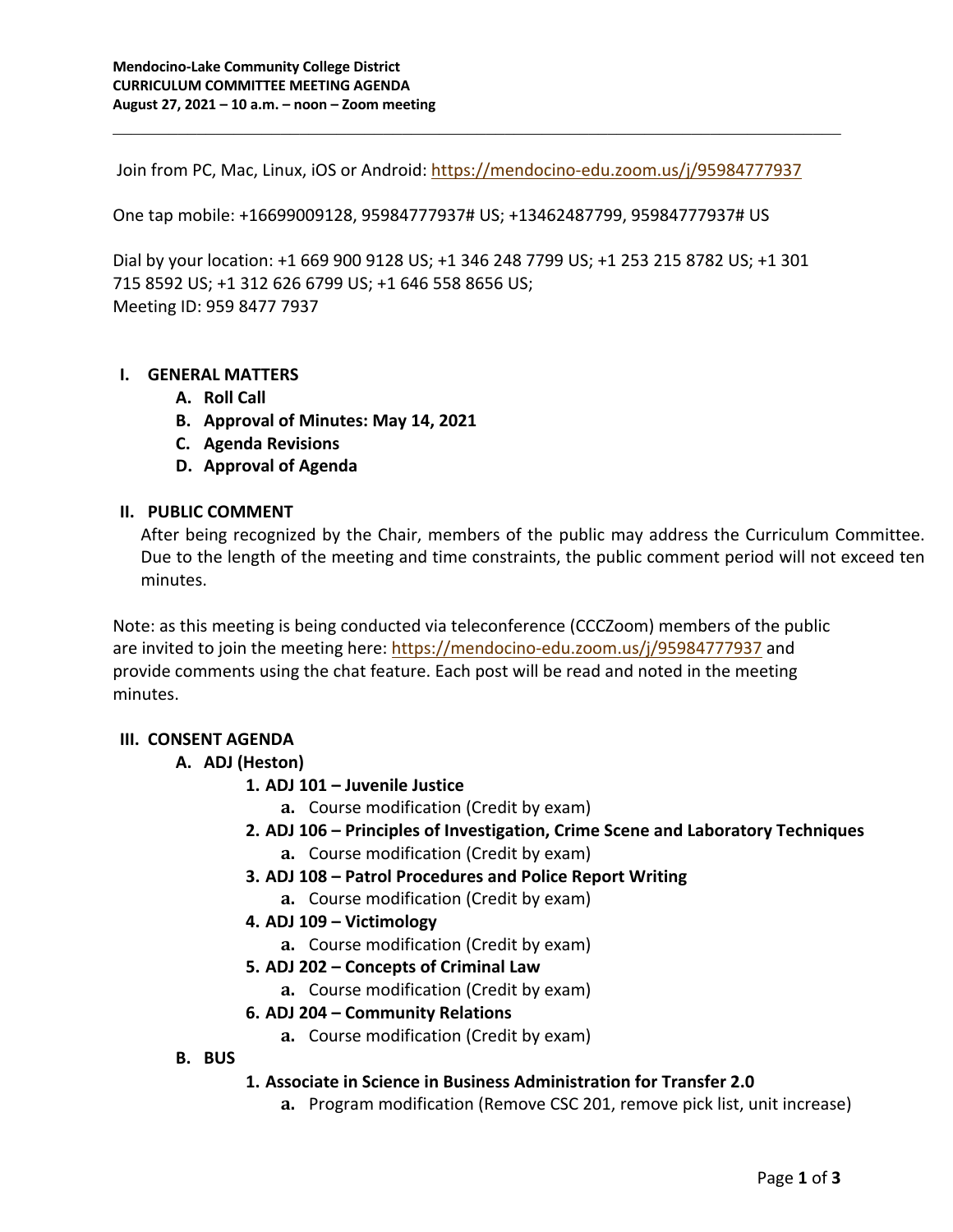- **C. KIN (Blundell)**
	- **1. Liberal Arts and Sciences with an Emphasis in Kinesiology and Health Associate of Arts**
		- **a.** Program modification (Add BIO 202L to major and pick list, PSLO, unit increase)

### **D. MUS (Lenberg)**

- **1. MUS 210A – Piano: Beginning I**
	- **a.** Course modification (Add Commercial Music discipline)
- **2. MUS 210B – Piano: Beginning II**
	- **a.** Course modification (Add Commercial Music discipline)
- **3. MUS 210C – Piano: Intermediate I**
	- **a.** Course modification (Add Commercial Music discipline)
- **4. MUS 210D – Piano: Intermediate II**
	- **a.** Course modification (Add Commercial Music discipline)
- **5. MUS 222A – Guitar: Beginning I**
	- **a.** Course modification (Add Commercial Music discipline)
- **6. MUS 222B – Guitar: Beginning II**
	- **a.** Course modification (Add Commercial Music discipline)
- **7. MUS 222C – Guitar: Beginning III**
	- **a.** Course modification (Add Commercial Music discipline)
- **8. MUS 222D – Guitar: Beginning IV**
	- **a.** Course modification (Add Commercial Music discipline)
- **9. MUS 230A – Beginning Voice**
	- **a.** Course modification (Add Commercial Music discipline)
- **10. MUS 230B – Intermediate Voice**
	- **a.** Course modification (Add Commercial Music discipline)
- **11. MUS 230C – Singers' Repertoire I**
	- **a.** Course modification (Add Commercial Music discipline)
- **12. MUS 230D – Singers' Repertoire II**
	- **a.** Course modification (Add Commercial Music discipline)

#### **E. RLS (Zotter)**

# **1. Real Estate Associate of Science**

**a.** Program modification (Program description, add career opportunities, PSLOs)

- **2. Real Estate Certificate of Achievement**
	- **a.** Program modification (Program description, add career opportunities)

# **IV. COURSE/PROGRAM MODIFICATIONS/PROPOSALS**

# **A. ADJ (Heston)**

# **1. ADJ 150 – Public Safety Leadership**

- **a.** New course proposal *First reading*
- **B. CSC (Bailey)**

# **1. CSC 531 – Word Processing I**

**a.** New course proposal – *First reading*